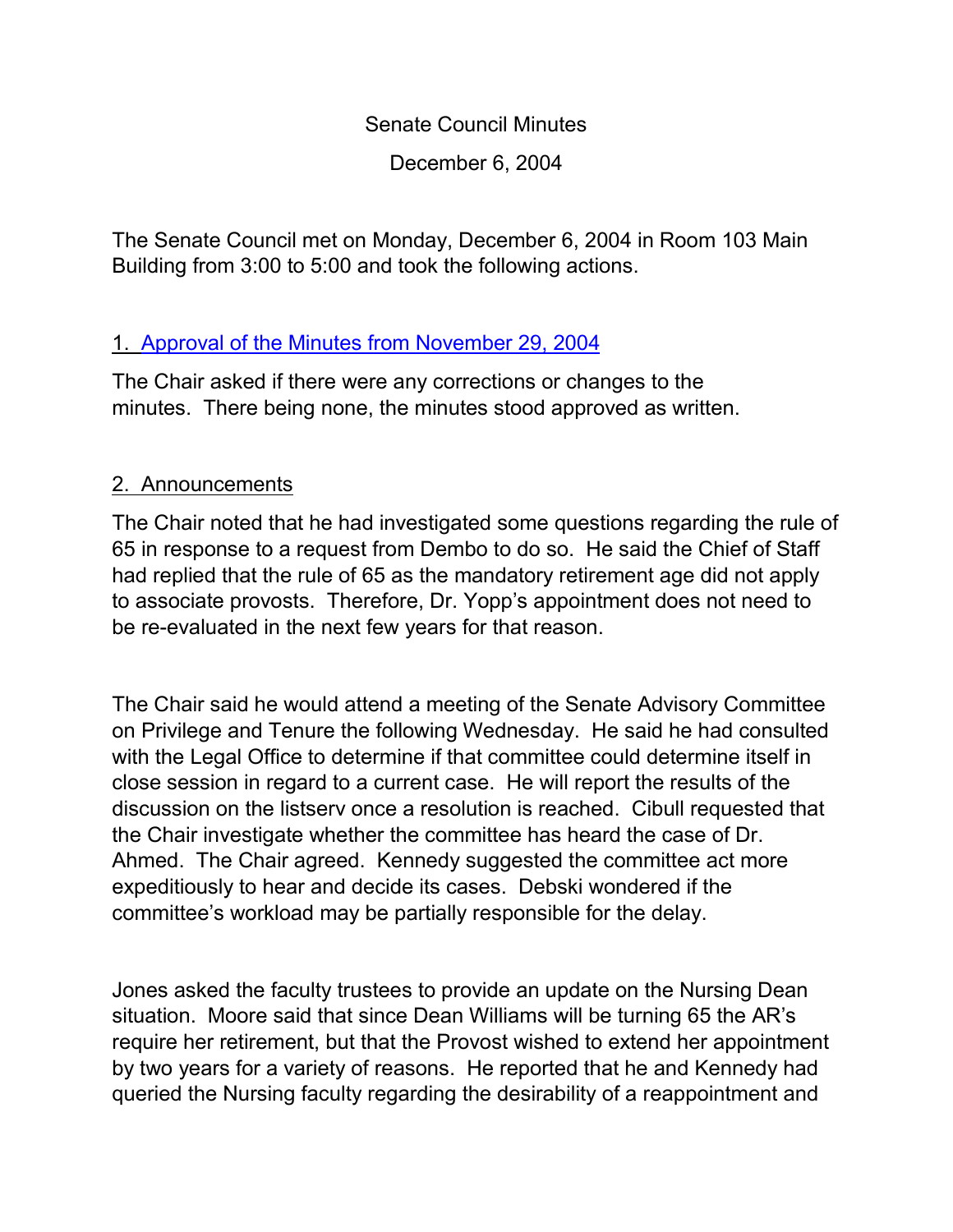had received responses from thirty of the approximately fifty faculty members in that college, most of which were favorable. He noted that he and Kennedy insisted that some mechanism be put into place that would alert the Administration to upcoming 65<sup>th</sup> birthdays for Deans in the future and requested a two-year advance notice so the appropriate dean search may be initiated. He said the Provost agreed and said he had already investigated the ages and upcoming birthdays of the other Deans. Moore added that he and Kennedy will have breakfast with the Provost on a monthly basis in the future to further the causes of communication and information sharing.

Cibull asked if it was a good idea to define a person's ability to serve by their age. He spoke in favor of enforcing existing rules but suggested that perhaps the Senate Council should make a recommendation that the rules be reevaluated or possibly changed. Moore agreed.

# 3. Lexington Community College degree list

The Chair introduced the item and said the list had gained the approval of the LCC faculty. Jones said he was concerned that this list came from the LCC administration with a statement that it would come through the UK Senate and Board for two years while the MOU has language that suggests differently. He also expressed concern that the MOU speaks of the role of the University Senate without that body having been consulted. Jones said he was investigating the situation.

Saunier said she spoke with Sandy Carey about this issue. She reported that Carey had suggested the need to somehow get the degree list to the Board and was trying to follow procedures that had previously been in place to accomplish that goal. Saunier noted that the MOU pertaining to the transfer of LCC to KCTCS was copied word for word from the 1997 MOU which transferred the other community colleges. Ms. Scott reported on a conversation with personnel in the President's Office who said the list was always received from the KCTCS President's Office. Jones speculated that perhaps the list had come up from the KCTCS faculty senate for approval of both the KCTCS Board and the UK Board.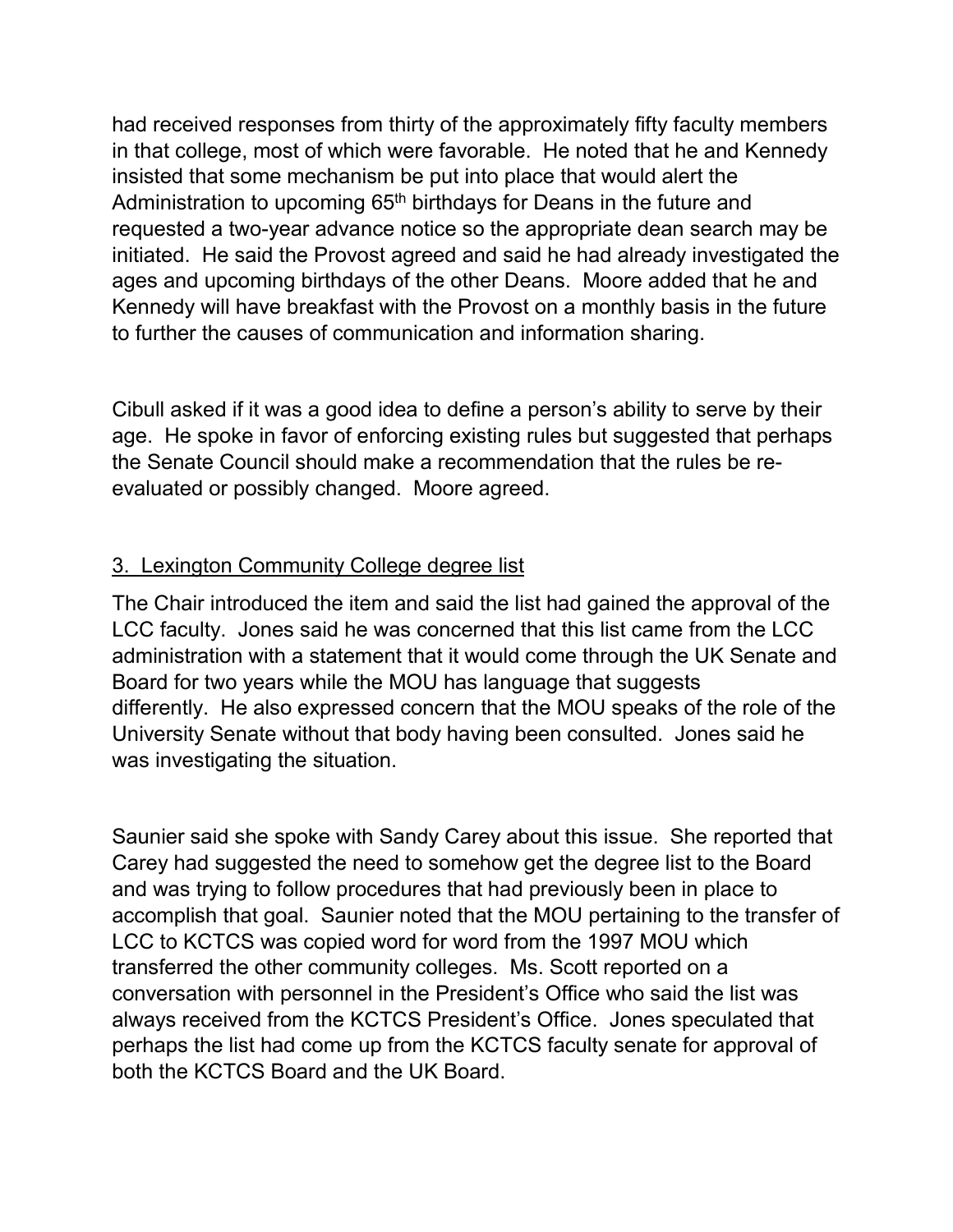Tagavi made a **motion** to approve the LCC degree list for Fall 2004. Jones **seconded** the motion, which **passed** without dissent. The degree list will be forwarded to the full Senate for its consideration at the December meeting.

## 4. ACMC review committee charge and structure

The Chair provided a first draft he had compiled based on the input and instruction provided by the Senate Council members at a previous meeting. He noted clear differences of opinion among the Senate Council members on a variety of issues and hoped that some consensus could be reached. He noted that Dembo had volunteered to serve as the chair of the review committee, should it be the Council's pleasure to ask him to serve in that capacity.

The Senate Council members turned their attention to the formation of a motion to create the committee. After considerable discussion and input, the Senate Council members jointly proposed the following motion, which was cobbled together from various suggestions from around the table:

"Create an ad hoc committee to recommend the composition, role, functions, scope and leadership of the Academic Council of the Medical Center in light of the migration of the University from a two-Chancellor system to a Provost model."

Cibull noted that any motion approved by the Senate Council will also have to be approved by the Senate, since the Senate had already voted favorably for a different proposal. After further discussion, Kennedy made a **motion** to approve the statement quoted above. Odoi **seconded** the motion, which **passed** without dissent.

The Senate Council members turned their attention to the question of the committee's charge. Staben offered many substantive and editorial changes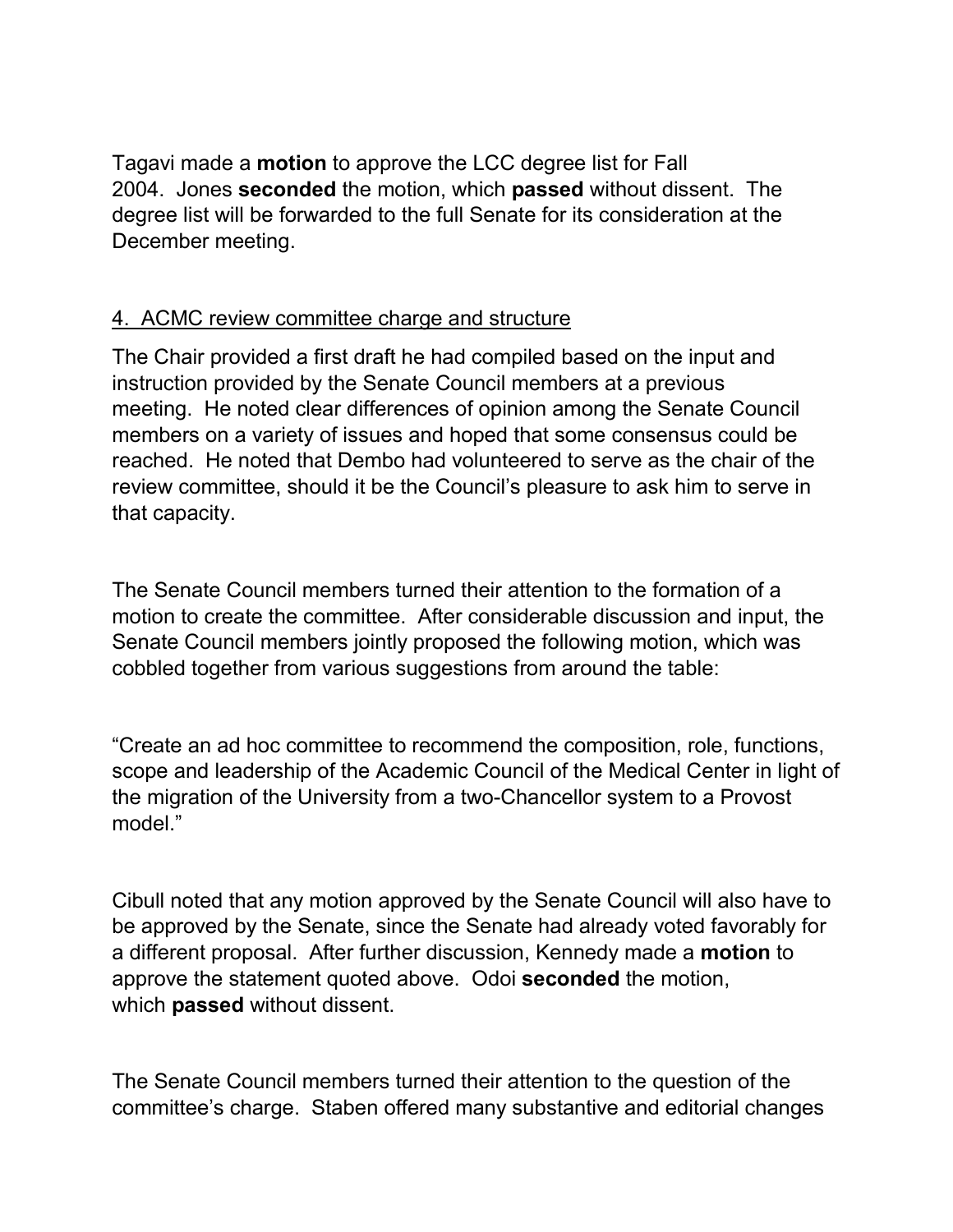to the draft wording. Cibull suggested including consultation by faculty and administrators not located in the Medical Center—e.g., the Provost. Bailey suggested the chairs of the Undergraduate Council and Graduate Council should also be consulted. Kennedy suggested including the committee's reporting deadline as part of the charge. The Chair said he was increasingly being persuaded that the proposed April 1 deadline was too late in the semester to allow for adequate Senate consideration and action before the summer break. Jones suggested March 1 as an alternative. The Chair noted that while Dean Blackwell had agreed to serve as Chair of the ACMC during the summer months if needed, he would very much like to settle the situation before summer begins. Cibull agreed and suggested that the question of finances and staffing be included in the committee's analysis.

Several Senate Council members offered proposed wording and suggested changes to the edits previously offered by Staben. After much deliberation the following charge was crafted with help from various Council members:

"The committee will prepare a report to the SC that explores the above issues. The committee will solicit information from appropriate individuals, both within and outside the medical center, including past and present Academic Council of the Medical Center chairs, members, and staff, the Provost, chairs of the Undergraduate Council and Graduate Council. The committee is encouraged to use such information as broadcast emails, individual interviews and written statements elicited from interested parties. Consideration should span the full range of possibilities from abolishing the ACMC to fortifying and expanding its present structure and responsibilities, and should include consideration of staffing and other resources. The alternatives to be considered are limited only by their fit within the new Provost administrative model and their need to consider the implications of proposed changes for the responsibilities of the Graduate Council, Undergraduate Council and Senate Council. The committee may recommend a specific solution but it is also encouraged to assess the advantages and drawbacks of the alternatives seriously explored over the course of its deliberations. The committee's report will be due by March 1, 2005."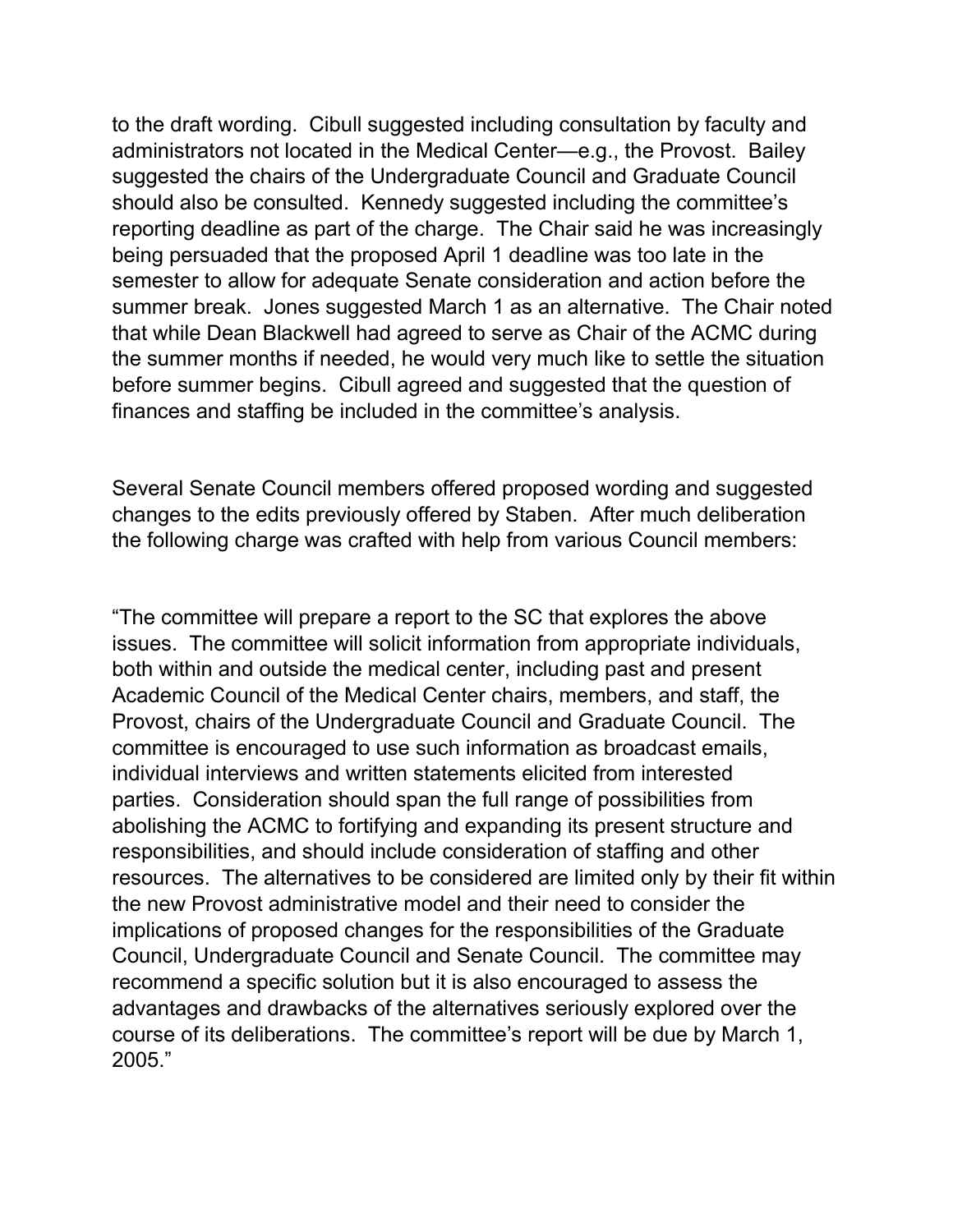Having accomplished the task for forming the charge, the Senate Council members next considered the issue of the committee's membership. Jones suggested that the chairs of the faculty councils from each of the six colleges of the Medical Center should serve on the committee. Cibull disagreed, noting that the academic deans who coordinate the curricula for each of the colleges would be most interested in insuring the quality and simplicity of course and program evaluation processes in the Medical Center. Jones suggested that perhaps the membership could consist of the chairs of the faculty councils or their designees and added that the various faculty councils could elect their own representatives. The Chair suggested keeping the committee small to facilitate the ease with which they could meet and communicate. Bailey suggested the membership could be hand-picked since it may take the faculty councils too long to elect their representatives. As an alternative, Bailey suggested that a nominating committee consisting of Cibull, Duke, Yanarella and Dembo, with Dembo as chair, could hand-pick the suitable committee members from among the appropriate areas.

Staben suggested having at least one person on the committee who is outside the existing process so that a fresh perspective on how best to do business could be offered. Odoi spoke in favor of having a student member on the committee. Cibull suggested that such service would not be the best use of a student's time, since the function of the ACMC is to conduct business, but noted that students have membership on the various curriculum committees and have a voice through those bodies. Odoi said that if it merely addressed business matters then there was no need to include a student.

Cibull spoke against having such a small committee and suggested that if the representative from each college didn't attend each meeting some important information may be excluded from the decision-making process. Ms. Scott suggested that each college send forward one member plus one alternate to serve in the event of the member's absence. Cibull agreed and asked who the outside member on the committee should be. Jones suggested Dean Blackwell or her designee. Cibull asked how a student member, if deemed necessary, would be selected for committee membership. Odoi replied that the SGA Senate would nominate and elect a member from among the Senators from the Medical Center colleges. Cibull agreed to those terms.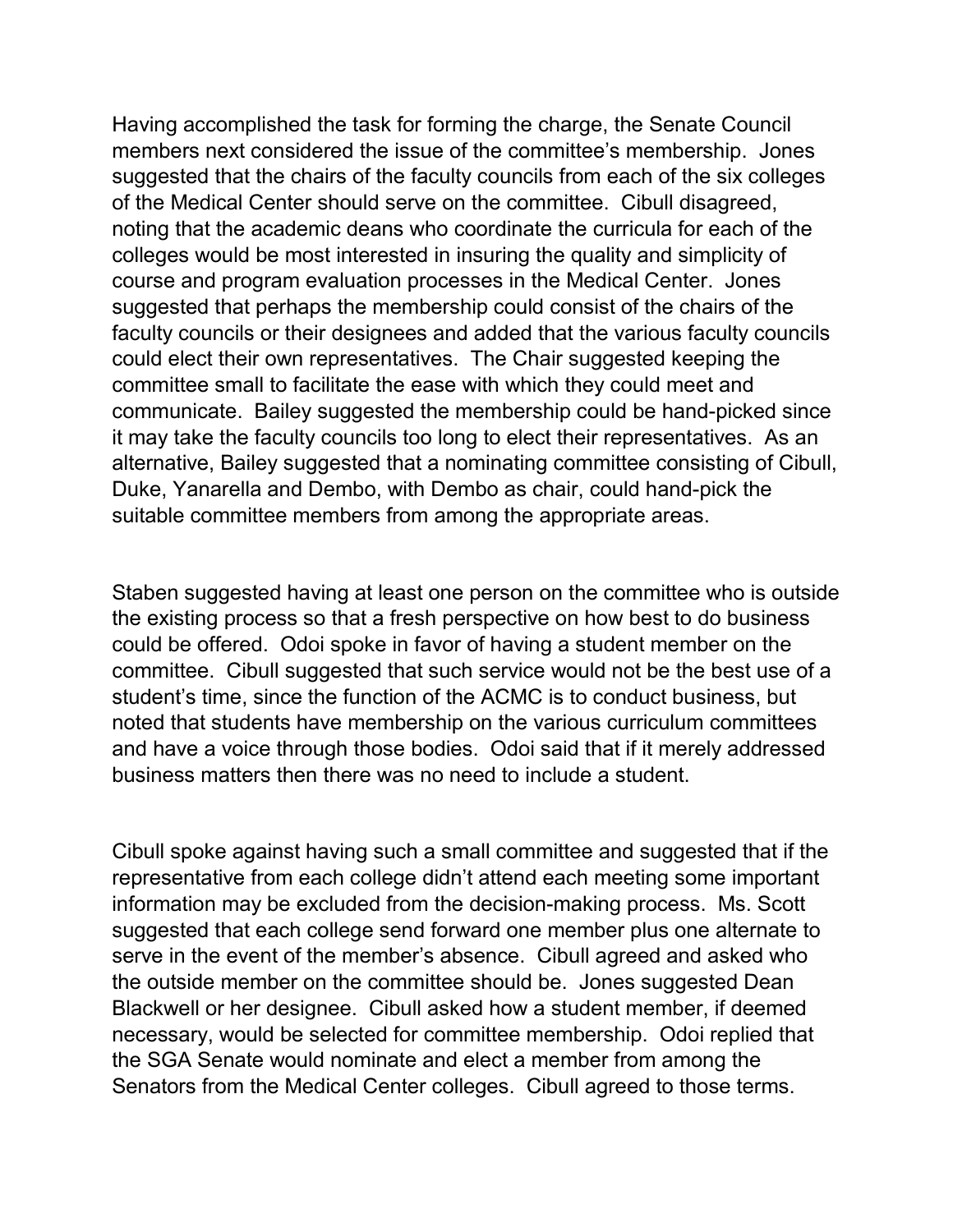Bailey expressed concern that the faculty councils may not meet again until February. Jones suggested setting a target date for the appointment of the committee. Cibull suggested vesting that responsibility in the committee chair and asked if any of the Council members suggested any other nominees for the chairpersonship of the committee other than Dembo. The Council members indicated a consensus that Dembo should chair the committee.

Cibull made a **motion** that the committee will be chaired by Dembo and will be composed of one regular and one alternate member from each of the colleges of the Medical Center, which will be selected by the faculty councils of each college, one student member of the representative colleges from Student Government Association, and Dean Blackwell or her designee. Kaalund **seconded** the motion. The motion **passed**, with seven members voting in favor of the motion and Bailey voting against.

# 5. [Approval of the December 13, 2004 Senate agenda](http://www.uky.edu/USC/New/SCAgendas/20041206/December%2013,%202004.doc)

Tagavi suggested rearranging the order of the agenda to put the Provost's update last in the hope of retaining a quorum. Ms. Scott left to determine the Provost's availability. Upon her return she announced that the Provost agreed to present his annual address at 4:00pm. The agenda was approved by consensus. The two action items will be presented first, followed by the Ombud's address and the Provost's presentation.

## 6. Senate Council Officer Elections

Yanarella, the only candidate for the office of Chair, and Tagavi, the only candidate for the office of Vice-Chair, departed. Bailey asked for a vote on the office of Chair. Yanarella was elected unanimously. Bailey asked for a vote on the office of Vice-Chair. Tagavi was elected unanimously. The two candidates returned to the room and were congratulated.

## Other Business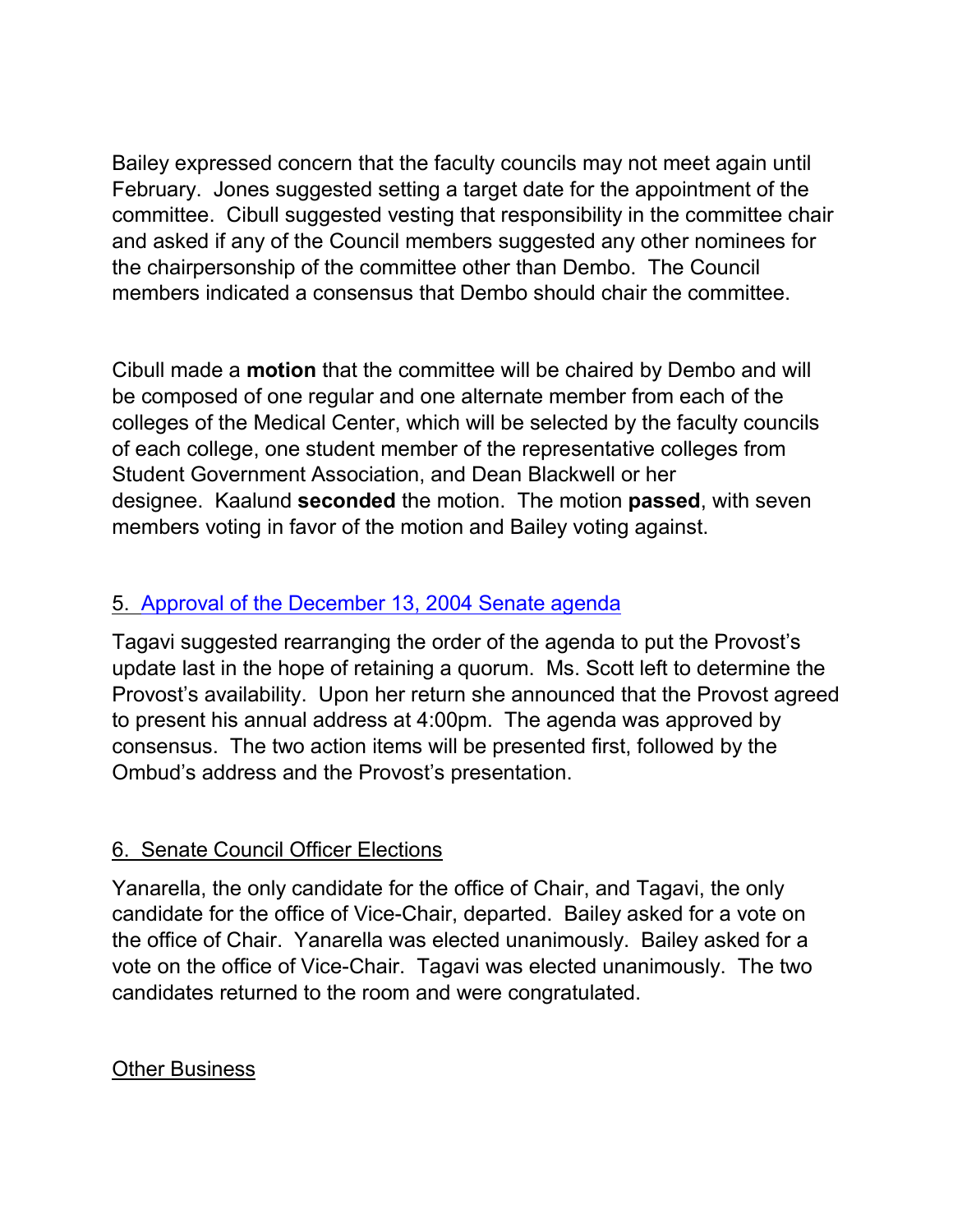Kennedy suggested that ex officio voting members of the Senate who do not attend two meetings should be converted to ex officio non-voting status and the number needed to form a quorum be dropped appropriately. Debski suggested that the number needed to constitute a quorum simply be changed. The Chair suggested that it was appropriate to address the larger question, since the problem was the loss of the LCC Senators. He suggested that this issue be discussed during the break over the listserv.

Tagavi suggested changing the number to 40 from 45 for the remainder of the year, since his committee has not yet had a chance to examine this issue. He noted though that it would be corrected once the apportionment of Senate seats was addressed. Kennedy made a motion that the number needed to convene a quorum be changed from 45 to 40 for the remainder of the academic year. Bailey seconded the motion, which passed without dissent.

In other business, the Chair noted that the refreshments which were provided were to call attention to the departure of three Senate Council members who had dutifully fulfilled their terms. The Chair gave thanks to Debski, Staben and Bailey, though he noted that due to Bailey's role as Vice-Chair he would remain on the Senate Council as a non-voting member until May, and complimented them on their excellent service.

There being no further business, the meeting adjourned at 5:12pm.

Respectfully submitted by

[Ernie Yanarella,](mailto:ejyana@email.uky.edu) Chair

Members present: Bailey, Cibull, Debski, Jones, Kaalund, Kennedy, Moore, Odoi, Staben, Tagavi, Yanarella.

Liaison present: Saunier